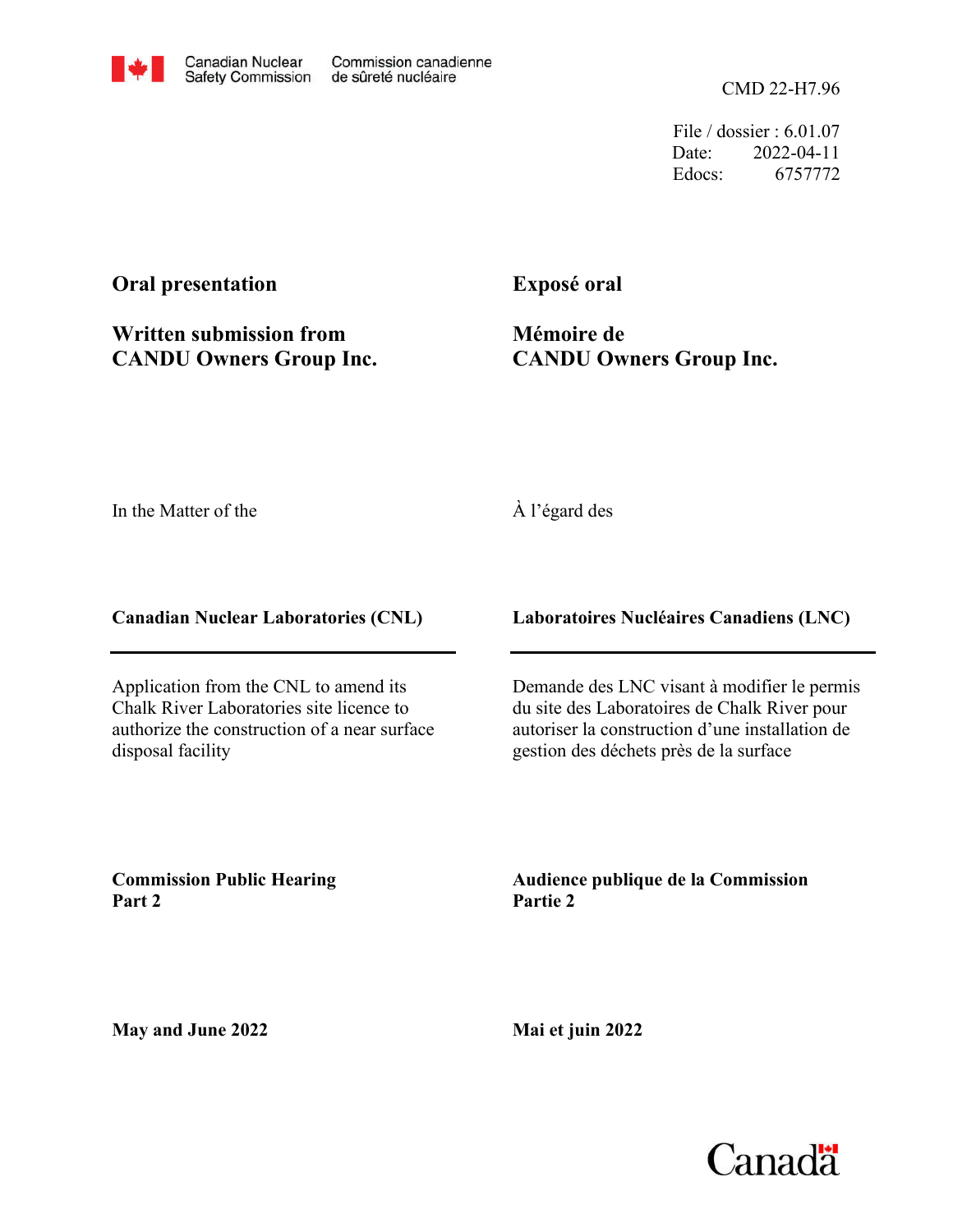

April 8, 2022

Canadian Nuclear Safety Commission Secretariat c/o Louise Levert Canadian Nuclear Safety Commission 280 Slater Street, P.O. Box 1046 Ottawa, OM K1P 5S9 Email: cnsc.interventions.ccsn@canada.ca

**Subject:** Canadian Nuclear Laboratories (CNL) Near Surface Disposal Facility (NSDF), Ref. 2022-H-07

Dear Ms. Levert,

I am writing on behalf of the CANDU Owners Group (COG) in support of CNL's application to amend its Chalk River Laboratories site licence to authorize the construction of a Near Surface Disposal Facility (NSDF). I also wish to indicate my interest in attending the hearing on May 31, 2022, to provide an oral presentation. My presentation will elaborate on the points below.

## **Benefits of licence amendment**

CNL is a world leader in developing peaceful and innovative applications from nuclear technology through its expertise in physics, metallurgy, chemistry, biology and engineering. They are committed to ensuring that Canadians and the world receive energy, health and environmental benefits from nuclear science and technology with confidence that nuclear safety and security are assured. The proposed NSDF represents a permanent solution to reduce environmental risk and isolate low-level radioactive waste, in accordance with international guidance and regulatory requirements.

Building the NSDF closes the loop on the lifecycle of nuclear waste. It is a permanent solution to Canada's ongoing challenge of where to store its low-level waste, and the engineered containment mound is internationally recognized as best practice for radioactive waste disposal. Designed to withstand extreme weather and events such as earthquakes, tornadoes, forest fires, major storms and sabotage, the facility is safe and secure.

The NSDF will enable CNL to revitalize their Chalk River Laboratories in order to advance clean energy technology and contribute to medical breakthroughs. The site is a unique source of nuclear science in Canada, producing research in health science and making advances in clean, non-carbon energy to combat climate change and support Canada's goals of a net-zero future.

The facility has been informed by six years of engagement and public feedback, and CNL is committed to continuing the dialogue on responsible waste solutions. Further, CNL is working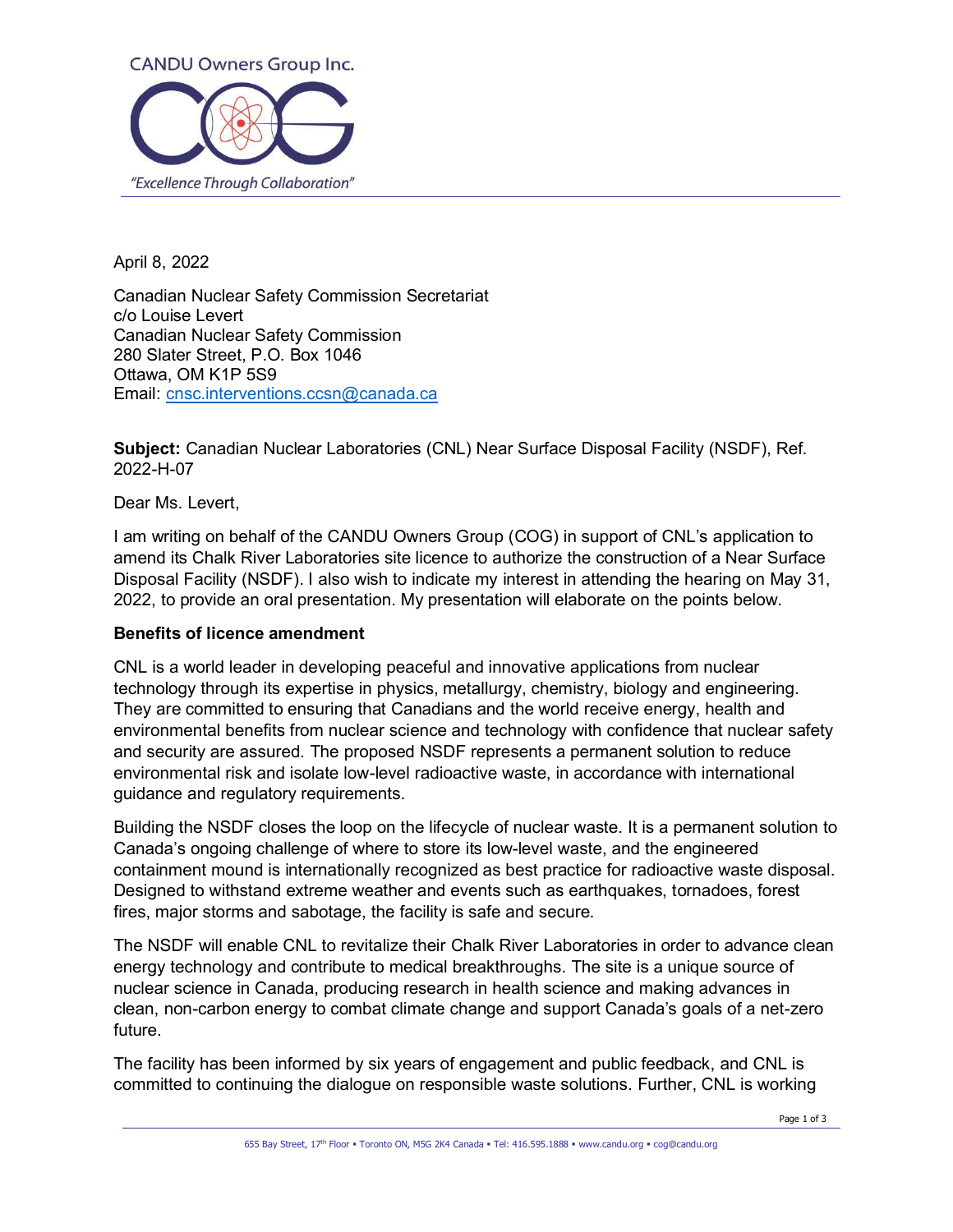

closely with Indigenous peoples to ensure Indigenous rights and interests are represented. CNL has chosen the NSDF because it is the right solution for protecting people and the environment.

## **Collaboration through the CANDU Owners Group**

This submission speaks to some of CNL's efforts to continuously strengthen the nuclear industry through its leadership in collaborative efforts. In particular, I will speak to those undertaken in collaboration with other members through COG.

COG is a non-for-profit organization with membership from all CANDU operators both in Canada and internationally. Our mission is "To improve performance of CANDU stations worldwide through member collaboration" with a vision to create excellence.

To fulfill this mission and vision, COG is organized around the following four operational program areas:

- Nuclear Safety and Environmental Affairs
- Research and Development
- Information Exchange
- Joint Projects

In addition, COG has developed a leadership and knowledge management training program to strengthen leadership and management skills amongst high-potential technical managers in the nuclear industry.

COG members spend approximately \$70 million a year in R&D and Joint Projects to strengthen the safety, reliability, environmental and cost performance of the CANDU nuclear plants.

The work facilitated by COG on behalf of its members relies on capable, knowledgeable, suppliers with deep expertise, human capacity and facilities to undertake ground-breaking nuclear science. This research, and the associated engineering activity, is undertaken mostly in Canada by organizations such as Canadian Nuclear Laboratories.

Further, CNL employees play a significant role in our programs. They share their experiences with others and contribute or play a lead role in all COG program areas. A member of CNL's senior management team, Jeffrey Griffin, is an active COG board member.

Key results achieved and enhanced through full involvement of CNL employees in collaboration with other COG members, via COG, include: CANDU fuel design, advanced fuel design, used fuel inspections, development, verification and validation of fuel, thermalhydraulics, containment and reactor physics computer codes, passive autocatalytic recombiners, Hydrogen research, invessel retention experiments, radiopharmaceutical development and testing, low dose radiation research, emergency preparedness, cybersecurity, environmental remediation and clean energy amongst many others.